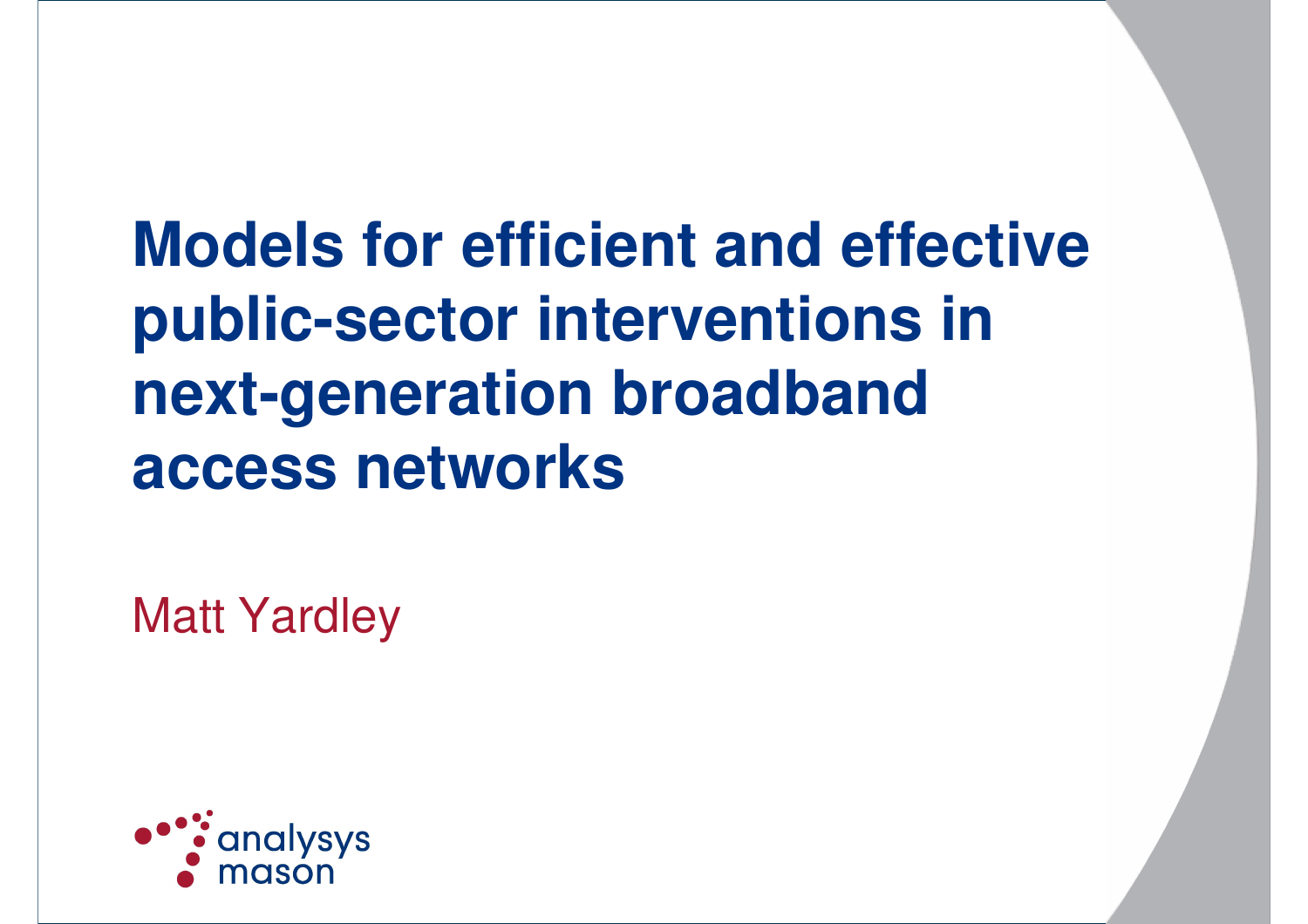#### **Market context**

- 2008 will see the first steps towards NGA in the UK
- No one knows how far NGA will go commercially
- Fibre in new build areas is <sup>a</sup> 'no brainer', but limited scale
- NGA costs significantly more than first generation
- There is an expectation that the public sector will play a role at some point
- The extremes are not realistic:
	- ◗ 0% intervention economic and social value risks
	- ◗ 100% intervention competition risks

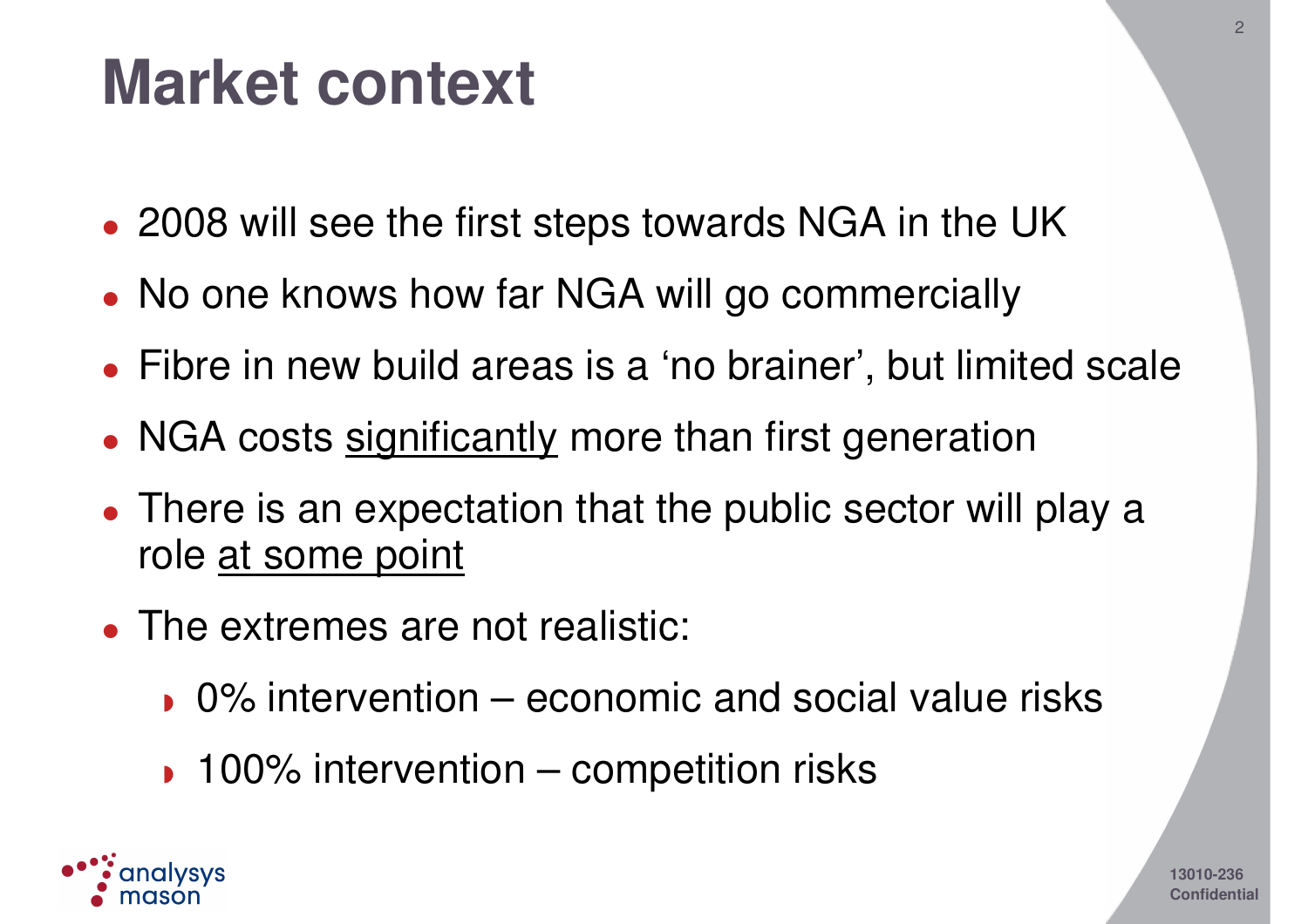## **About the report**

- Process: UK public sector stakeholder consultations, BSG Executive input and desk research
- 16 intervention case studies:
	- European focus
	- ◗ range of different models used
	- ◗ used as an evidence base for good (and bad) practice
- Some 'critical success factors' identified:
	- these should help ensure interventions are 'effective and efficient' in the long term
- $\bullet$ Recommendations

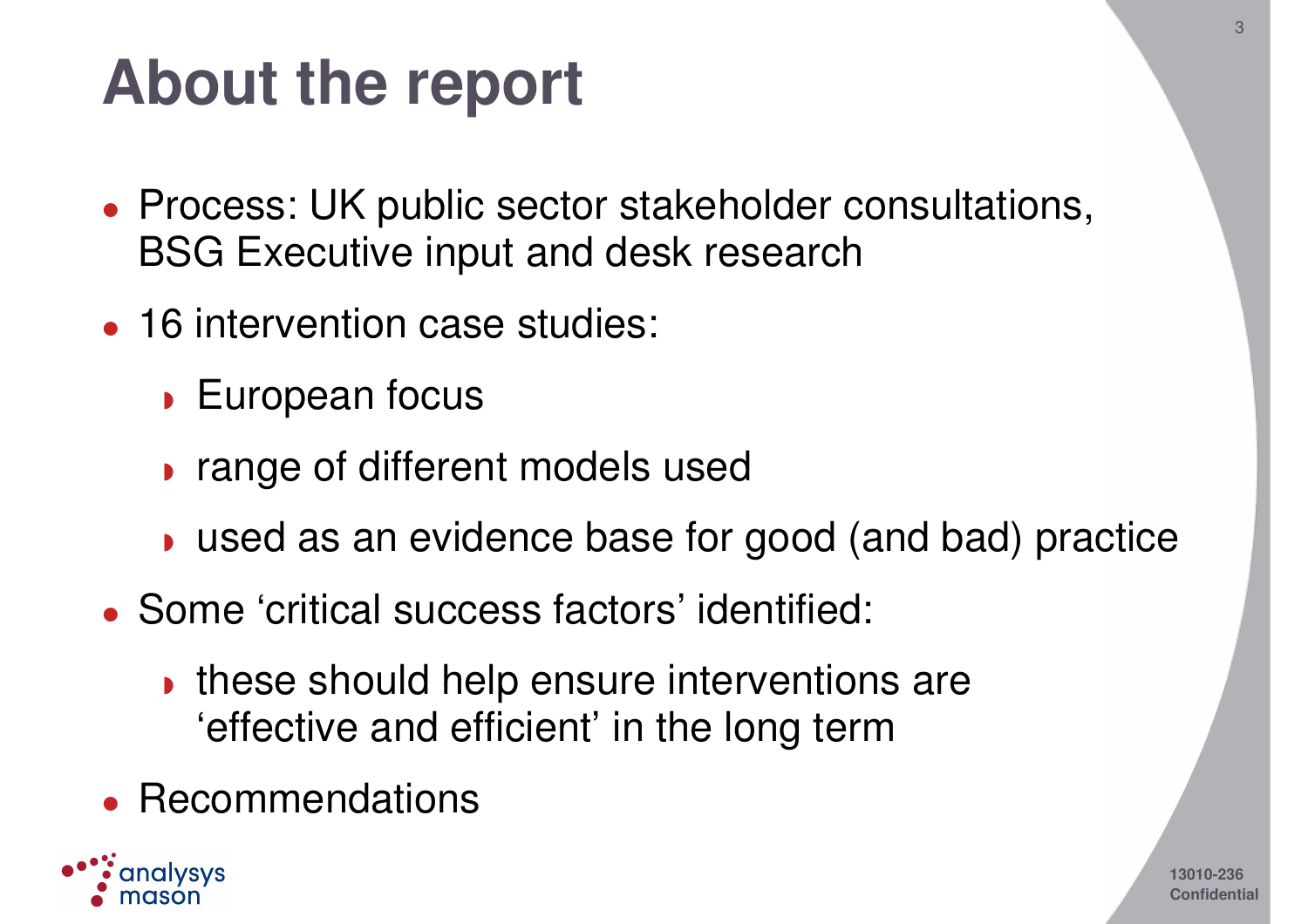## **Some challenges**

- **Limited number of operational NGA interventions**
- Lack of consistent information
- Lack of measuring 'success'
- What would have happened in the 'do nothing' case

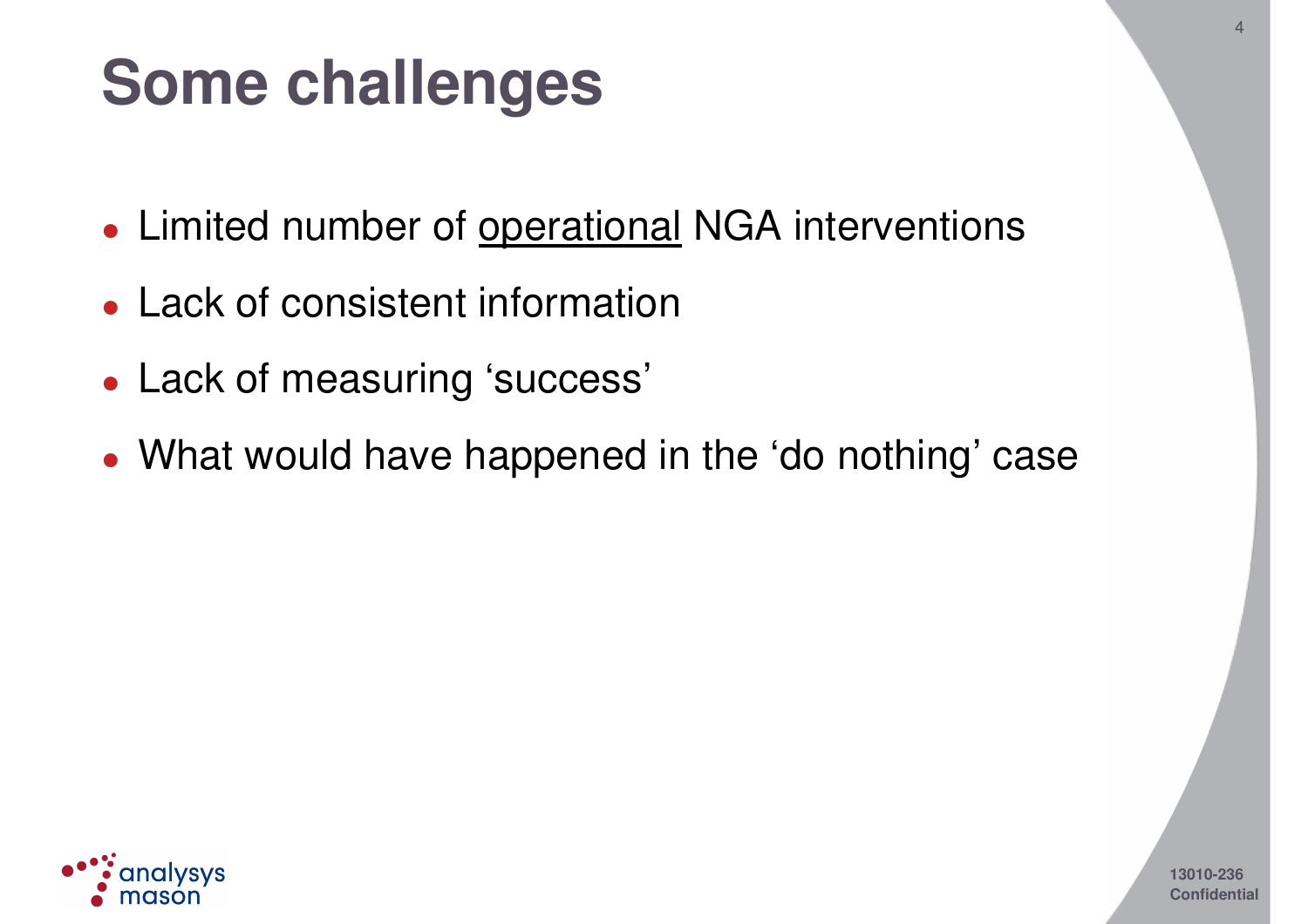# **We define an "efficient & effective" intervention as one that …**

5

- Defines clear goals in advance, with minimal political influence on network design
- Invests the minimal amount required to achieve its goals
- Limits market distortion
- **Provides competitive services to end users**
- Is delivered in a timely manner
- Involves financially stable parties

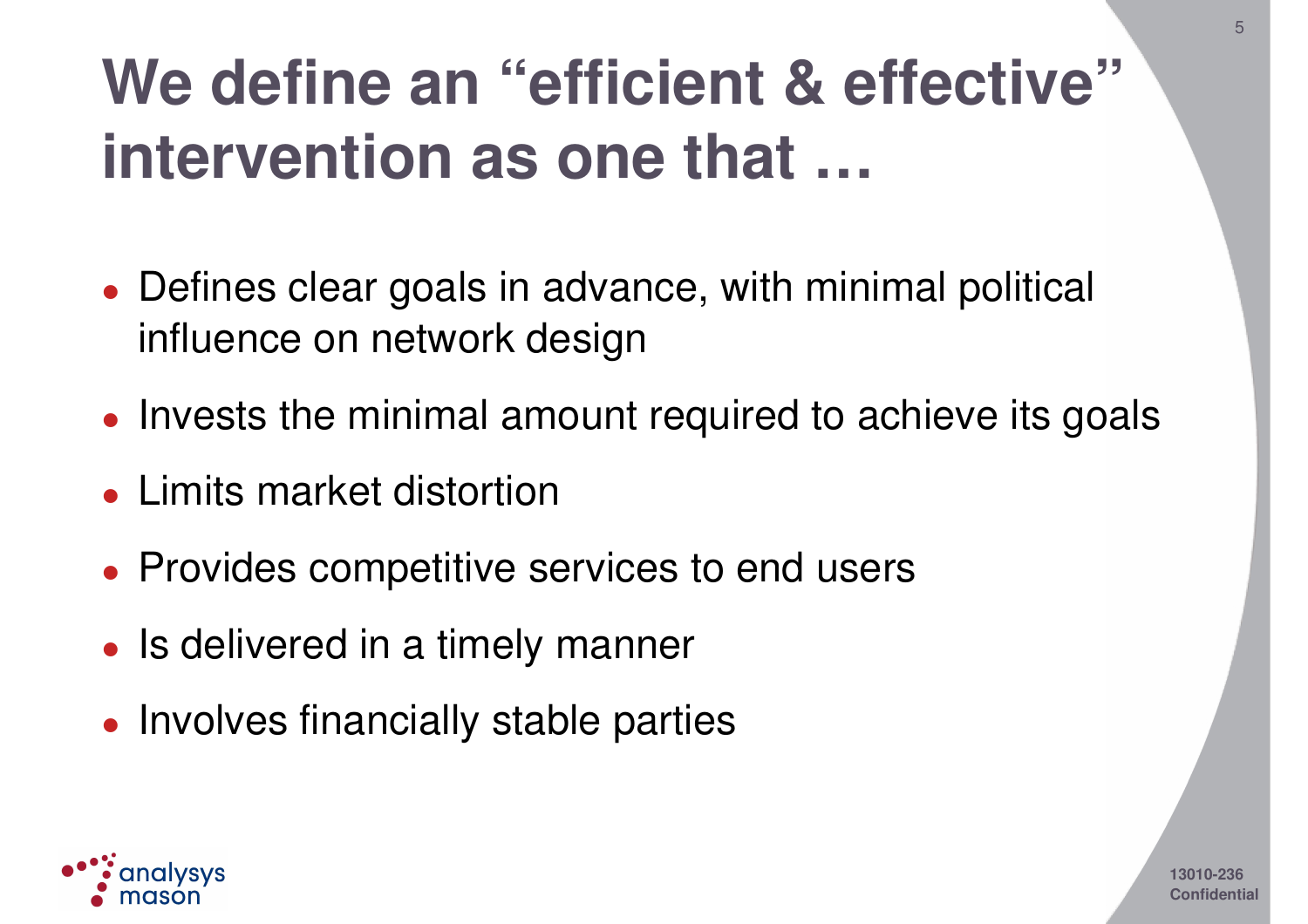# **We define an "efficient & effective" intervention as one that …**

- Defines clear goals in advance, with minimal political influence on network design
- Invests the minimal amount required to achieve its goals
- Limits market distortion
- **Provides competitive services to end users**
- Is delivered in a timely manner
- Involves financially stable parties

#### *But even these are difficult to measure against in practice*

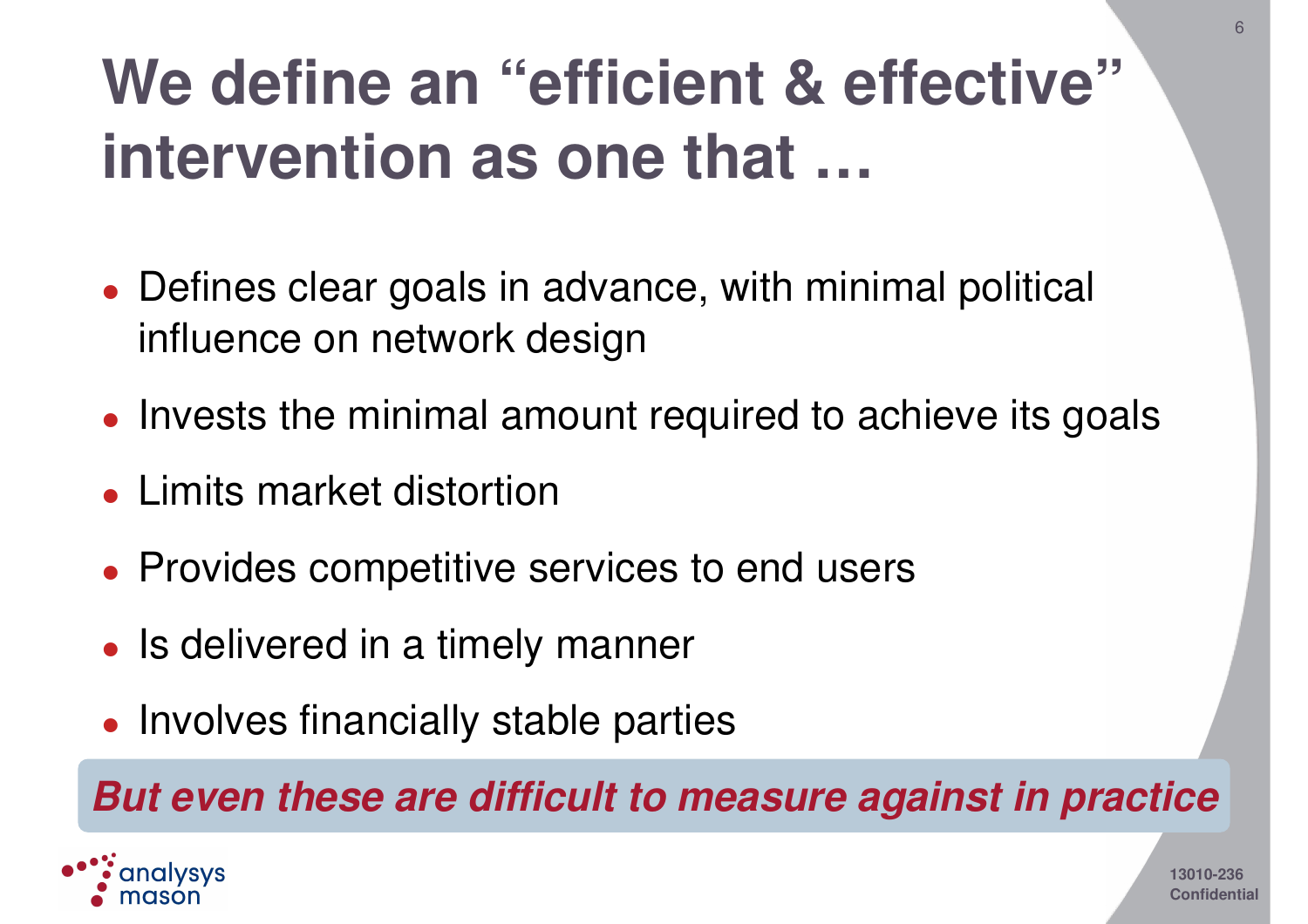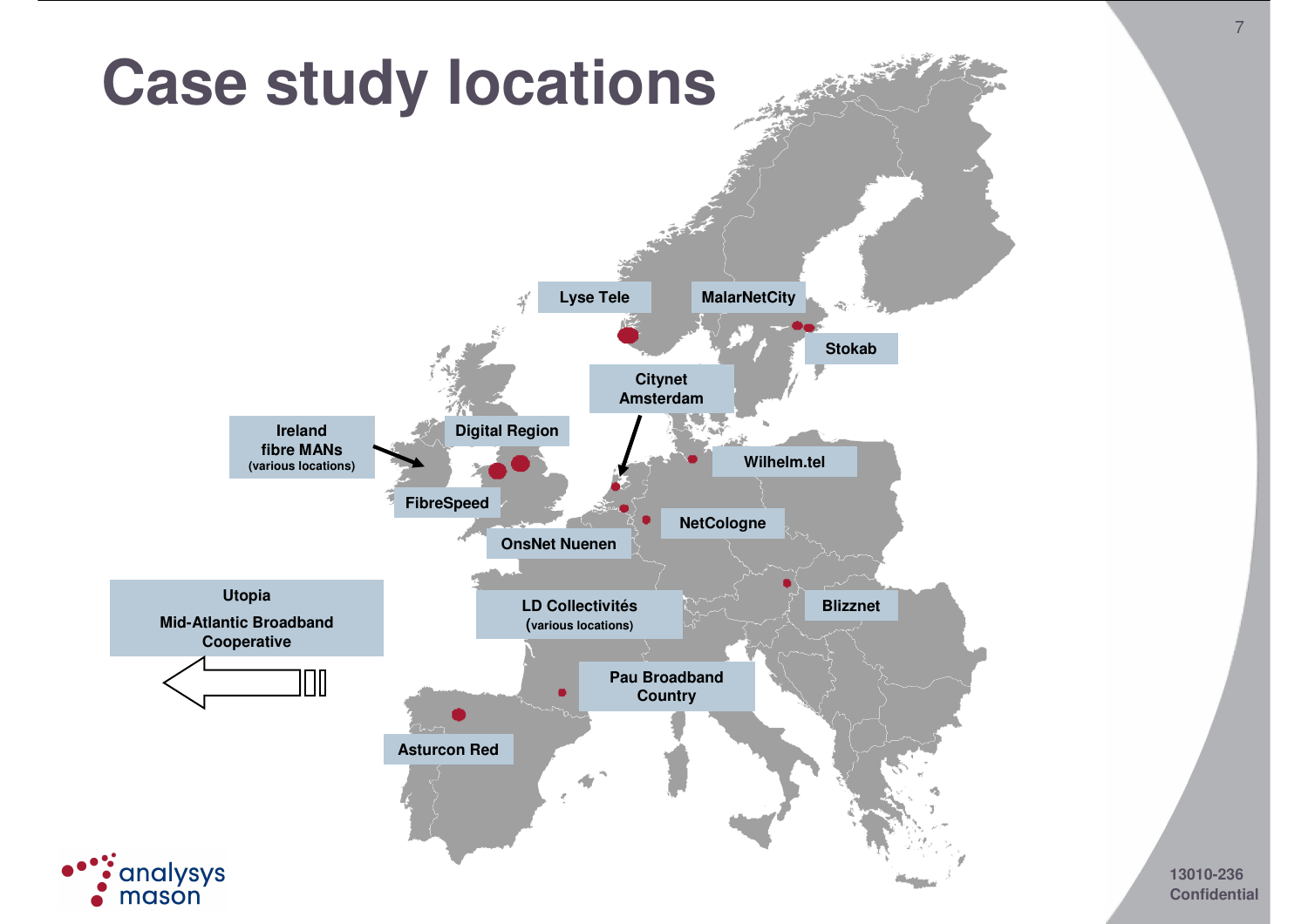## **Drivers for intervention**

| 1a             | Addressing market<br>failure                      | Several possibilities, but NGA<br>demand uncertainty is the most<br>likely driver       |
|----------------|---------------------------------------------------|-----------------------------------------------------------------------------------------|
| 1 <sub>b</sub> | Addressing<br>distributional policy<br>objectives | Too early for residential NGA,<br>but will be important in future<br>(e.g. rural areas) |
| 1c             | <b>Economic</b><br>development                    | New firm creation and<br>productivity gains                                             |
| $\overline{2}$ | <b>Social drivers</b>                             | Community / public services                                                             |
| 3              | Semi-comm. public<br>sector expansion             | Synergies with local utilities                                                          |

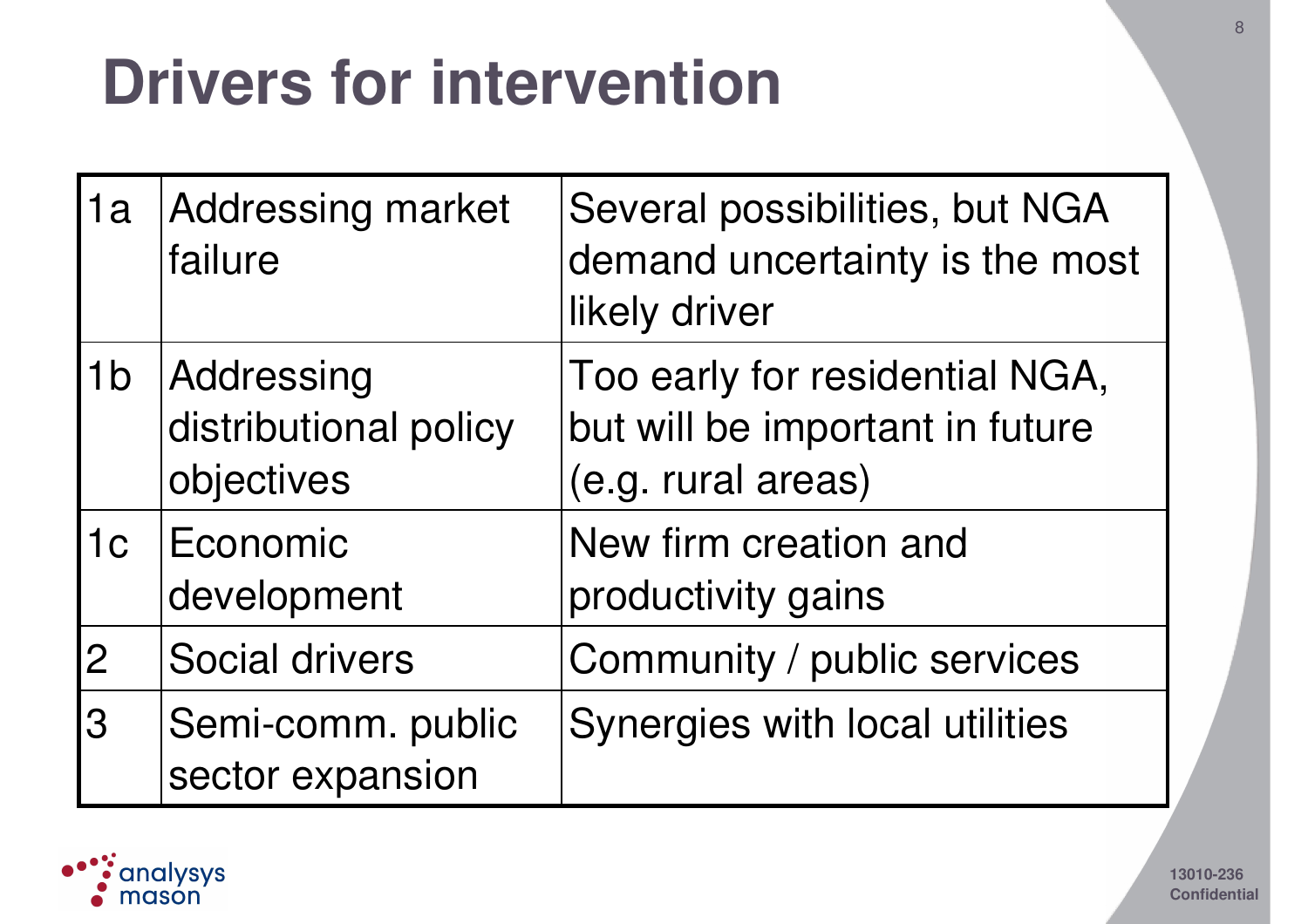# **Models for intervention**

- Demand side:
	- ◗ aggregation
	- ◗ stimulation
- Supply side:
	- ◗ procuring services
	- ◗ public–private partnerships
	- ◗ utility business expansion
	- ◗ co-operatives
	- ◗ property developers

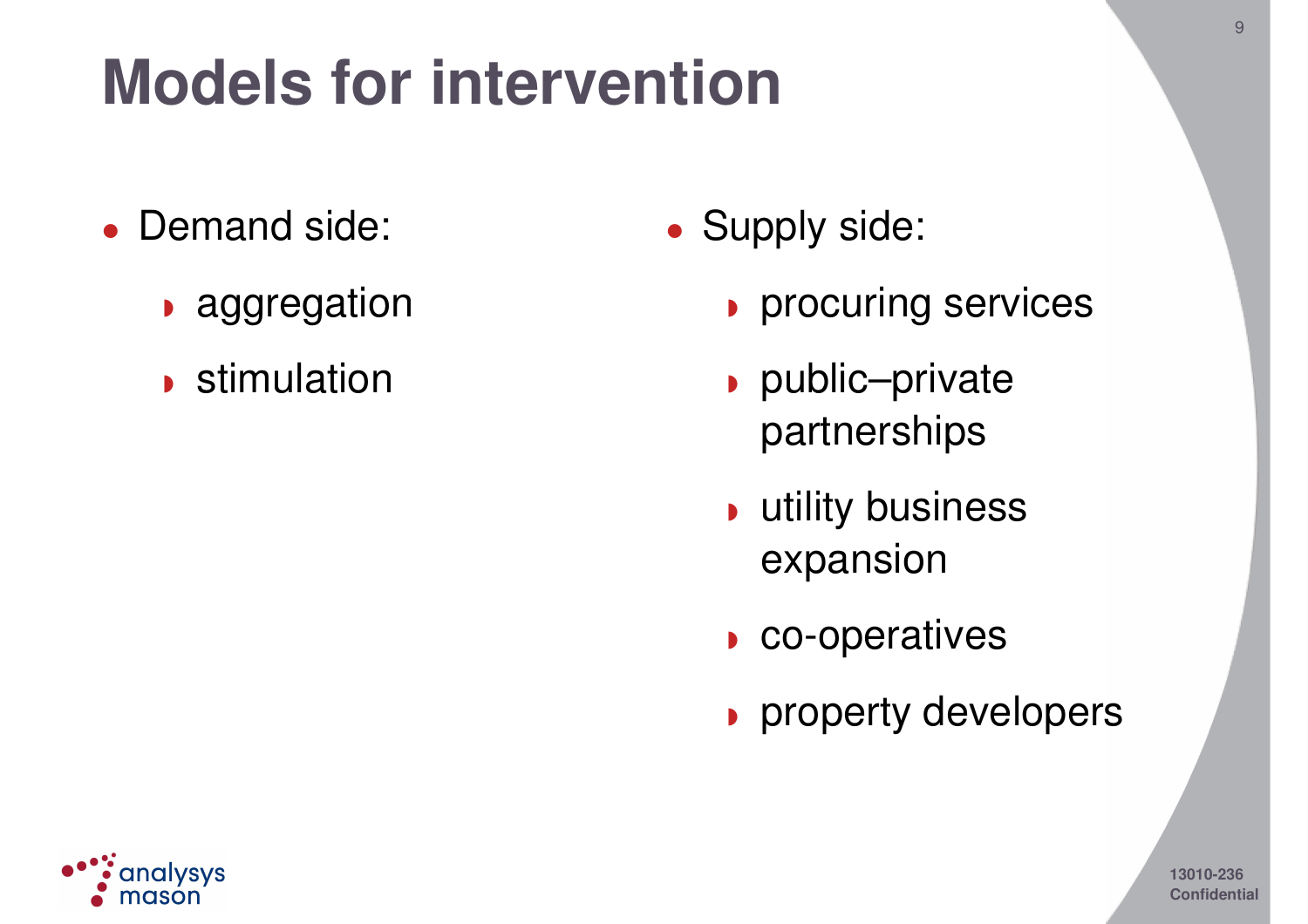# **Models for intervention: take-aways**

- Demand side:
	- ◗ taking demand registration schemes one step further to 'contractual commitment'
- Supply side:
	- ◗ no clear 'winner'
	- ◗ some scale issues with certain models
	- ◗ utility expansion less relevant for the UK

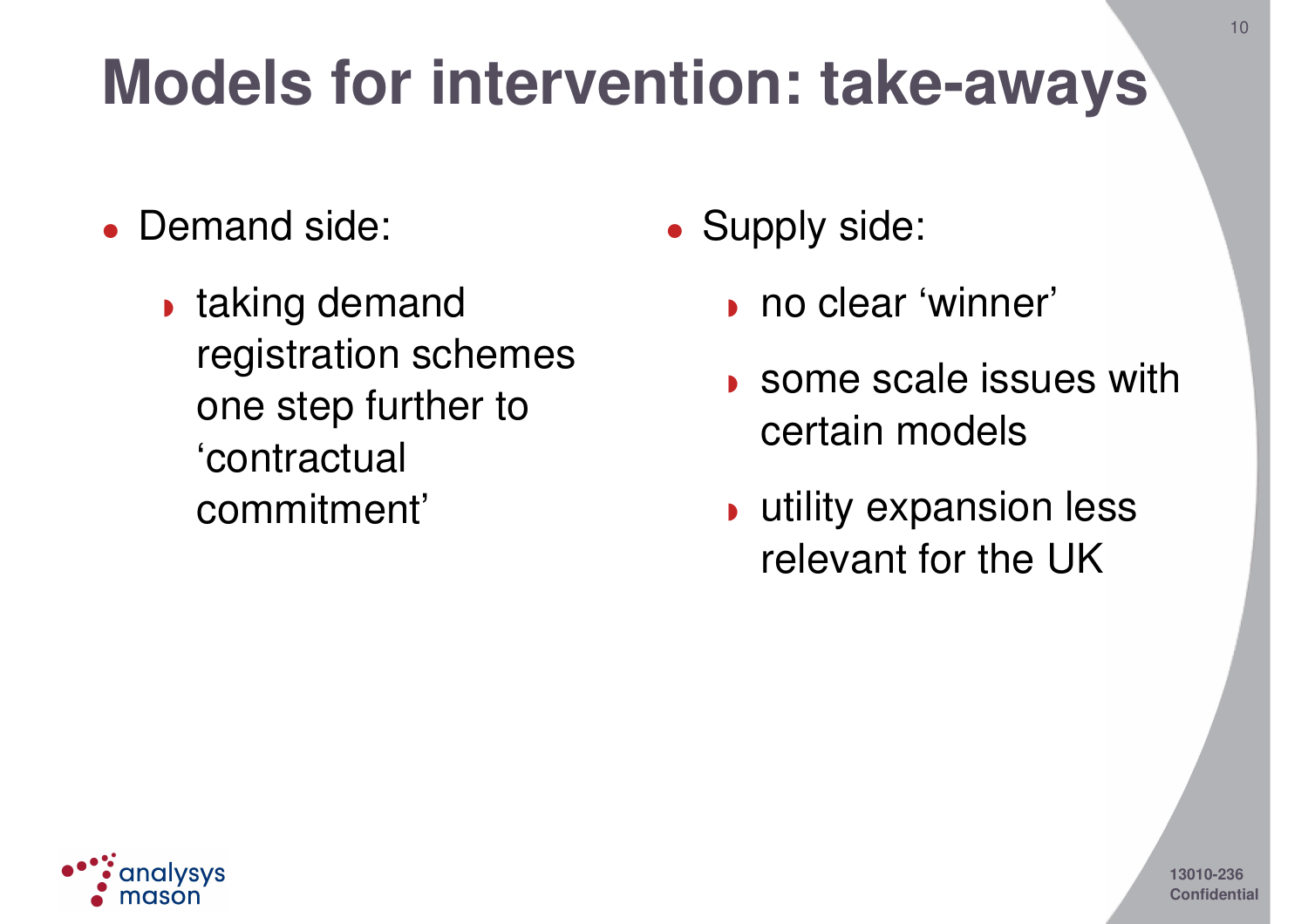# **Critical success factors for efficient & effective interventions**

11

- Do not pre-empt the market unless there are good reasons to do so
- Use the open-access network model
- Design to minimise barriers to adoption
- Stimulate and aggregate demand
- Anticipate risks via detailed planning
- Comply with state-aid rules

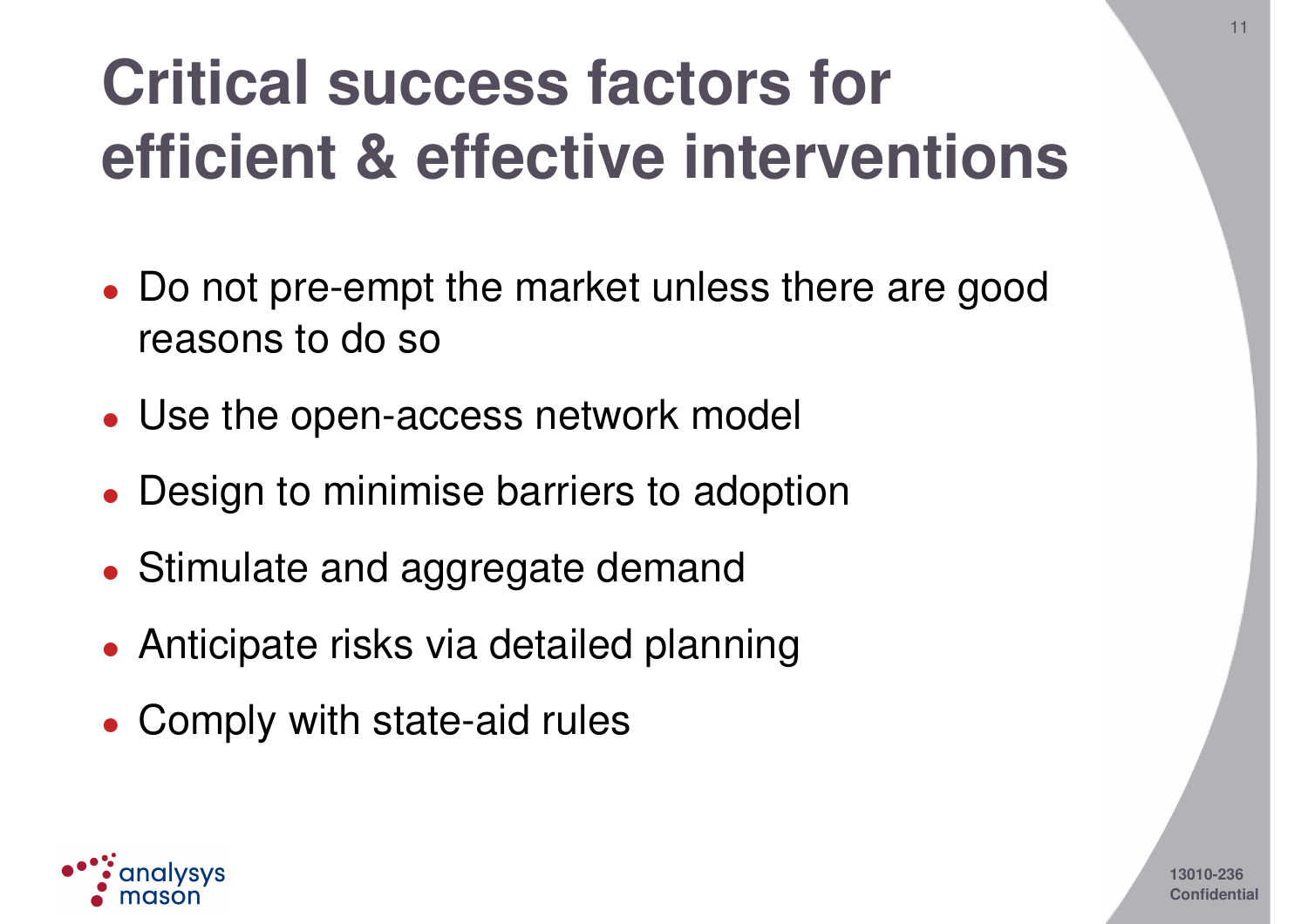#### **Recommendations**

- 1. Follow the critical success factors
- 2. Encourage deployment in areas of new build, regeneration and redevelopment
- 3. Pilot projects should be coordinated with <sup>a</sup> clear goal
- 4. Seek to offer <sup>a</sup> standard set of wholesale products
- 5. Consider using the same commercial partner(s) to run multiple, geographically-dispersed interventions
- 6. Further work on the commercial business case (willingness to pay, and costs)
- 7. Define appropriate metrics for measuring 'success' and measure through the lifetime of the intervention